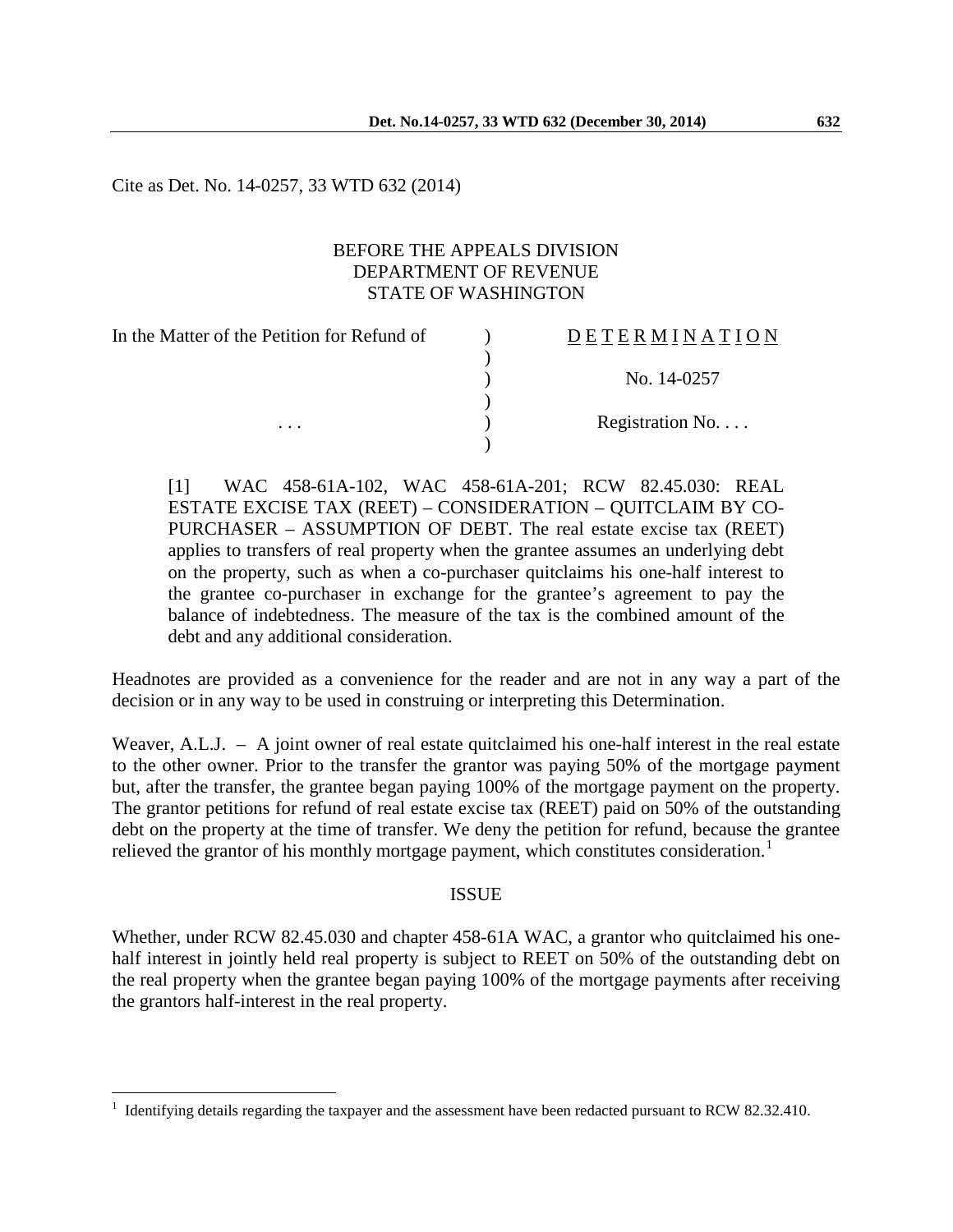## FINDINGS OF FACT

[Taxpayer] and [Grantee] jointly purchased real property in . . . Washington on May 20, 2010. A deed of trust [securing the purchase money debt on the property was filed with Thurston County Auditor's Office] on May 20, 2010, listing both Taxpayer and Grantee as borrowers of funds used to purchase the subject property. On September 1, 2011, Taxpayer transferred ownership of his one-half interest in the subject property by way of a quitclaim deed to Grantee. There was a total debt of \$. . . on the property at the time of the transfer. In the REET affidavit, dated September 1, 2011, Taxpayer claimed that the transfer to Grantee was a gift without consideration. Taxpayer attested in that REET affidavit that the "Grantee has made and will continue to make 100% of the payments on total debt of \$. . . , and not paid [Taxpayer] any consideration towards equity." Taxpayer did not pay REET on the transfer.

The Special Programs Division of the Department of Revenue (Department) sent Taxpayer an inquiry letter on April 18, 2012, which asked him to provide documentation to support the gift exemption on the transfer of the property. Taxpayer did not respond to this request, and a second request was sent on May 29, 2012. Taxpayer did not respond to the second request and the Special Programs Division issued a tax assessment to Taxpayer on July 2, 2012, based on the total debt outstanding on the subject property.

On October 11, 2012, Taxpayer responded by sending the Special Programs Division a narrative associated with the subject property transfer. Taxpayer stated that he and Grantee bought the house together and had lived in the house for 2 years as an unmarried couple. Taxpayer then moved out and the Grantee became the sole resident on the property.

Taxpayer sent the Special Programs Division bank statements for June, 2010, through December, 2011. The bank statements show that both Taxpayer and the Grantee contributed funds toward the monthly mortgage payment until August, 2011. On September 1, 2011, Taxpayer quitclaimed his interest in the property to Grantee. Because Taxpayer and Grantee were both making payments on the debt of the property prior to Taxpayer's transfer of ownership to Grantee, on October 11, 2012, the Special Programs Division adjusted the REET assessment, using 50% of the outstanding debt on the property as the basis for the REET assessment, which totaled  $\$ ... The adjusted REET assessment totaled \$. . . .

After Taxpayer transferred his interest in the subject property to Grantee, Grantee obtained her own bank account and mortgage payments on the subject property are now made from Grantee's account. Before issuing the adjusted REET assessment the Department concluded that Taxpayer quit contributing funds toward the mortgage payments after the transfer. Taxpayer paid the REET assessment on November 6, 2012, and appealed for a refund.

In his petition for refund, Taxpayer claims that he is still responsible for mortgage payments on the home loan. Taxpayer provided a copy of the 2012 Form 1098 Mortgage Interest Statement he received from the bank listing both Taxpayer and Grantee as "Payer's/Borrowers." On September 16, 2013, the Special Programs Division responded to Taxpayer's petition for refund and provided handwritten notes from a telephone conversation with Taxpayer. Those notes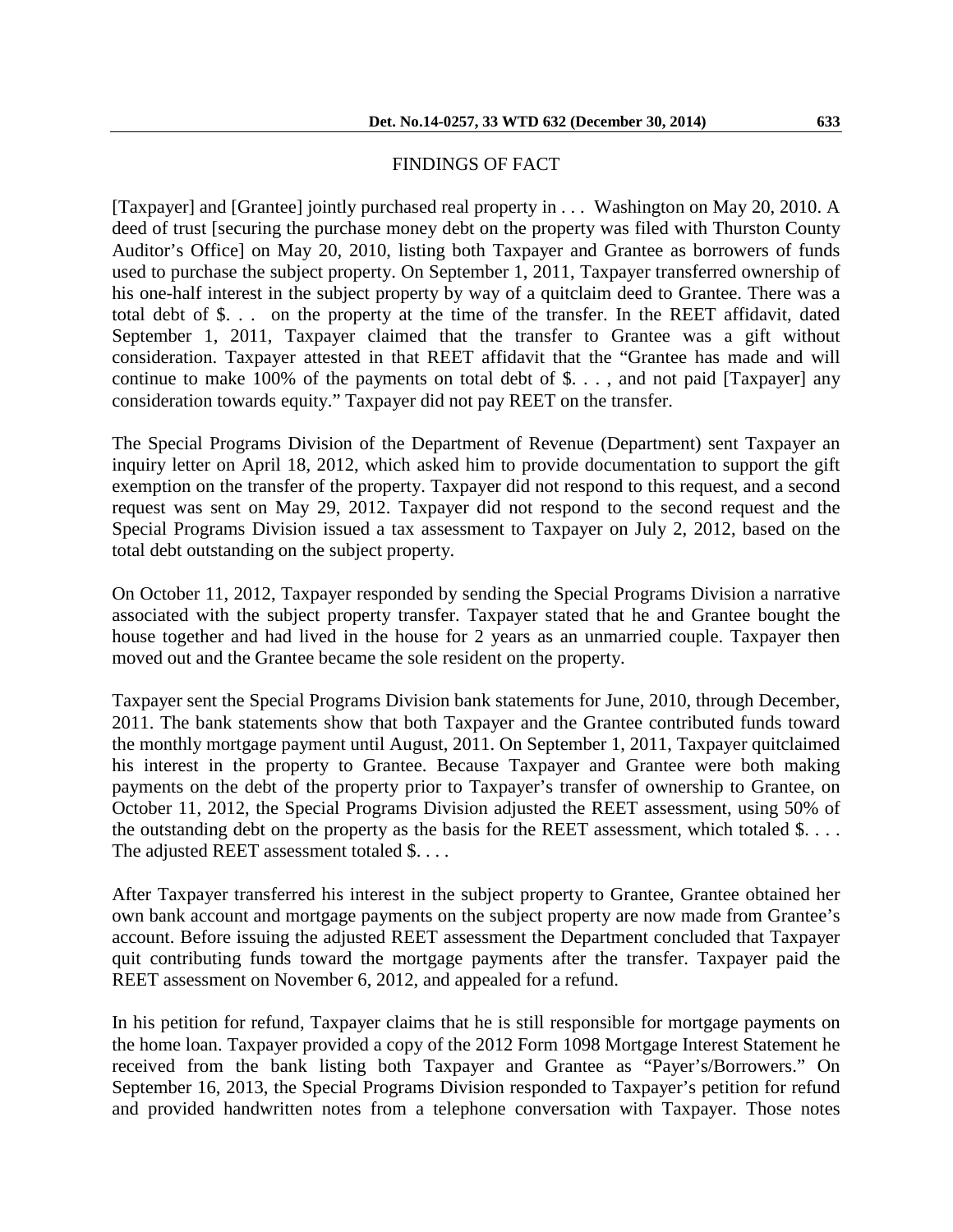indicate that Taxpayer represented that he was contributing funds to the joint checking account from September, 2010, through August, 2011, that were used to pay the mortgage payments, but stated that he quit making deposits to the checking account in September, 2011.

On September 26, 2013, Taxpayer provided the Appeals Division with a "Supplement to the Petition for Refund" in which he once again claims that he is responsible for paying half of the mortgage. Taxpayer's claim is based on the fact that he is still listed as a "Payer" or "Borrower" on mortgage documents with the lending bank. However, Taxpayer has not claimed nor has he provided any documents or evidence that would support a claim that he has made any payments toward the debt on the subject property after the transfer of his ownership interest to Grantee on September 1, 2011.

## ANALYSIS

RCW 82.45.060 imposes an excise tax on the sale of real property in Washington. The tax is the obligation of the seller. RCW 82.45.080. A "sale" includes any transfer of the ownership of or title to real property for valuable consideration. RCW 82.45.010(1). The term does not include a transfer by gift, devise, or inheritance. RCW 82.45.010(3). WAC 458-61A-201(1) provides, "If consideration is given in return for the interest granted, then the transfer is not a gift, but a sale, and it is subject to the real estate excise tax to the extent of the consideration received."

RCW 82.45.030 defines "total consideration paid" as including "the amount of any lien, mortgage, contract indebtedness, or other encumbrance, either given to secure the purchase price, or any part thereof, or *remaining unpaid* on such property at the time of sale." RCW 82.45.030(3) (emphasis added). WAC 458-61A-103(1) also states: "The real estate excise tax applies to transfers of real property when the grantee relieves the grantor from an underlying debt on the property or makes payments on the grantor's debt. The measure of the tax is the combined amount of the underlying debt on the property and any other consideration."

WAC 458-61A-102 defines "consideration" as follows:

(2) **"Consideration"** means money or anything of value, either tangible or intangible, paid or delivered, or contracted to be paid or delivered, including performance of services, in return for the transfer of real property. The term includes the amount of any lien, mortgage, contract indebtedness, or other encumbrance, given to secure the purchase price, or any part thereof, or remaining unpaid on the property at the time of sale . . . .

WAC 458-61A-102(2). WAC 458-61A-201 further discusses the concept of "consideration" as follows:

- (2) . . . Consideration may also include:
	- (a) Monetary payments from the grantee to the grantor; or
	- (b) Monetary payments from the grantee toward underlying debt (such as a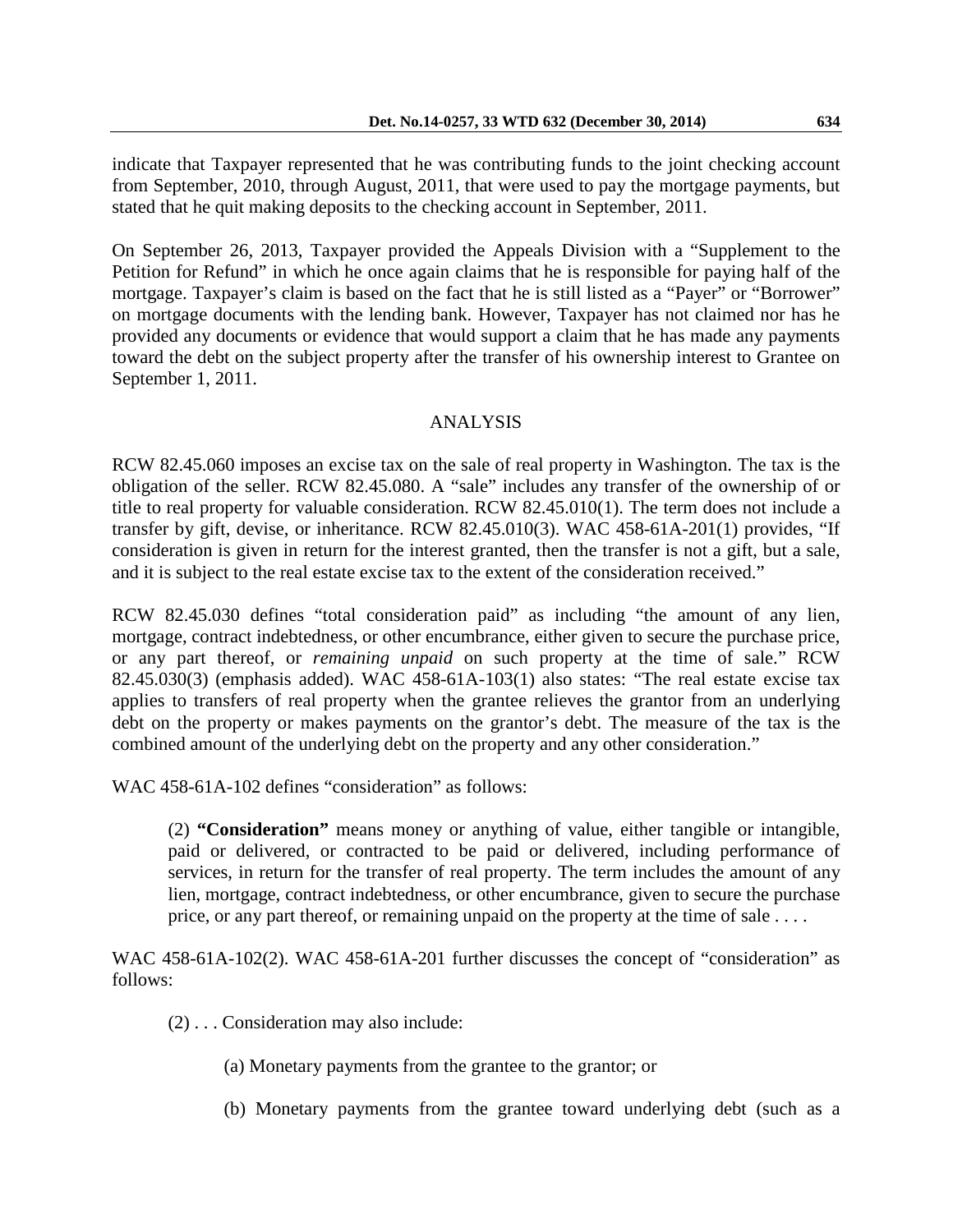mortgage) on the property that was transferred, whether the payments are made toward existing or refinanced debt.

(3) **Assumption of debt.** If the grantee agrees to assume payment of the grantor's debt on the property in return for the transfer, there is consideration, and the transfer is not exempt from tax. Real estate excise tax is due on the amount of debt assumed, in addition to any other form of payment made by the grantee to the grantor in return for the transfer. However, equity in the property can be gifted.

WAC 458-61A-201(2), (3) (emphasis added). Example (vi) in WAC 458-61A-201(6) is illustrative:

> (vi) Bill and Melanie, as joint owners, convey their residence valued at \$200,000 to Melanie, as her sole property. There is an underlying debt of \$170,000. Prior to the transfer, both Bill and Melanie had contributed to the monthly payments on the debt. After the transfer, Melanie begins to make 100% of the payments, with Bill contributing nothing toward the debt. Bill's equity (\$15,000) is a gift, but Melanie's taking over the payments on the mortgage is consideration received by Bill. Real estate excise tax is due on \$85,000 (Bill's fractional interest in the property multiplied by the outstanding debt at the time of transfer: 50% x \$170,000).

WAC 458-61A-201(6)(d)(vi).

In this case, Taxpayer quitclaimed his one-half interest in the subject property to Grantee. Prior to the transfer he was making contributions into the checking account from which the monthly mortgage payment was made. After the transfer, Grantee began making 100% of the mortgage payment.[2](#page-3-0) Taxpayer has provided no documentation or evidence that he has contributed any actual payments towards the debt on the property after he transferred his interest in the subject property to Grantee.

Taxpayer's argues that he continues to be responsible for the mortgage, because he is still liable to the bank. However, the facts of the case show that the Grantee has agreed to assume payment of Taxpayer's debt, as she is now paying 100% of the mortgage without any assistance from Taxpayer. As illustrated in Example (vi) listed above, this arrangement is [subject to tax on the amount of debt relieved by the transfer]. Taxpayer transferred his interest in the subject property to Grantee and, in return, he was relieved of a monthly mortgage payment, as Grantee began paying 100% of the mortgage after the transfer. Under these circumstances, REET is due on Taxpayer's fractional interest in the property multiplied by the outstanding debt at the time of transfer. *See* WAC 458-61A-201(6)(d)(vi).

The Special Programs Division assessed REET on 50% of outstanding debt at the time of the transfer. The amount of the REET assessment was correct. Taxpayer is not entitled to a refund.

<span id="page-3-0"></span> $2^{2}$  [Grantee's act of making payments on the property, even though it does not relieve the Taxpayer of liability under the note, is still consideration.]  $\overline{a}$